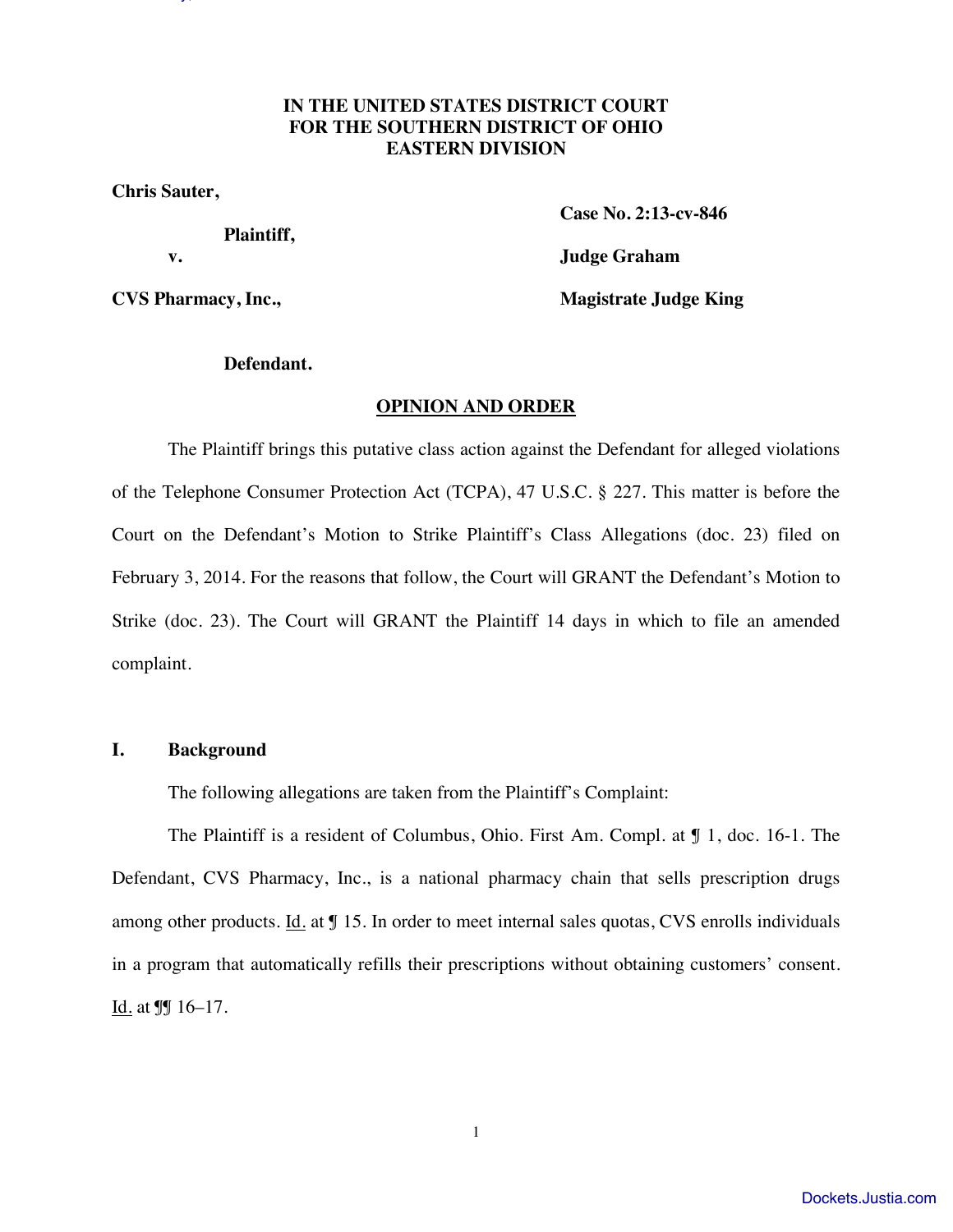On March 28, 2013, the Plaintiff received a phone call from CVS (the First Call), which utilized an automatic telephone dialing system (ATDS) to call the Plaintiff's cell phone without the Plaintiff's consent. Id. at ¶ 22. Upon answering the phone, the Plaintiff heard a robotic voice delivering a prerecorded message. Id. at ¶ 23. The voice provided him with general information about a prescription refill and the location of his local CVS pharmacy. Id. Thousands of individuals have received similar messages. First Am. Compl. at ¶ 23. On at least four occasions after the First Call and prior to the filing of this lawsuit, the Defendant used an ATDS to make phone calls to the Plaintiff's cell phone without the Plaintiff's consent. Id. at ¶ 24. After the Plaintiff filed this lawsuit on August 28, 2013, the Defendant used an ATDS to make eight additional phone calls to the Plaintiff's cell phone without his consent. Id. at ¶¶ 25–27. These additional calls made by the Defendant utilized an automated prerecorded message, indicative of the use of an ATDS. Id. at ¶¶ 23–25, 27–29.

The Plaintiff did not provide his cellular telephone number to the Defendant and did not subscribe to any telemarketing service offered by the Defendant. Id. at  $\mathcal J$  32. The Defendant "harvested" the Plaintiff's number from his physician when the Plaintiff filled his prescription at his local CVS pharmacy. Id. at  $\sqrt{9}$  29. The Plaintiff never expressly consented to receive notifications from CVS on his cell phone. Id. at  $\mathbb{II}$  33–36.

The Plaintiff alleges that the Defendant has repeatedly violated the TCPA over the past several years through its use of ATDS and prerecorded messages without the prior express consent of the recipients of those messages. Id. at **J** 38–41. The Plaintiff seeks to represent a class comprised of "all persons within the United States who received a non-emergency telephone call from CVS to a cellular telephone through the use of an automatic telephone dialing system or an artificial or prerecorded voice and who did not provide prior express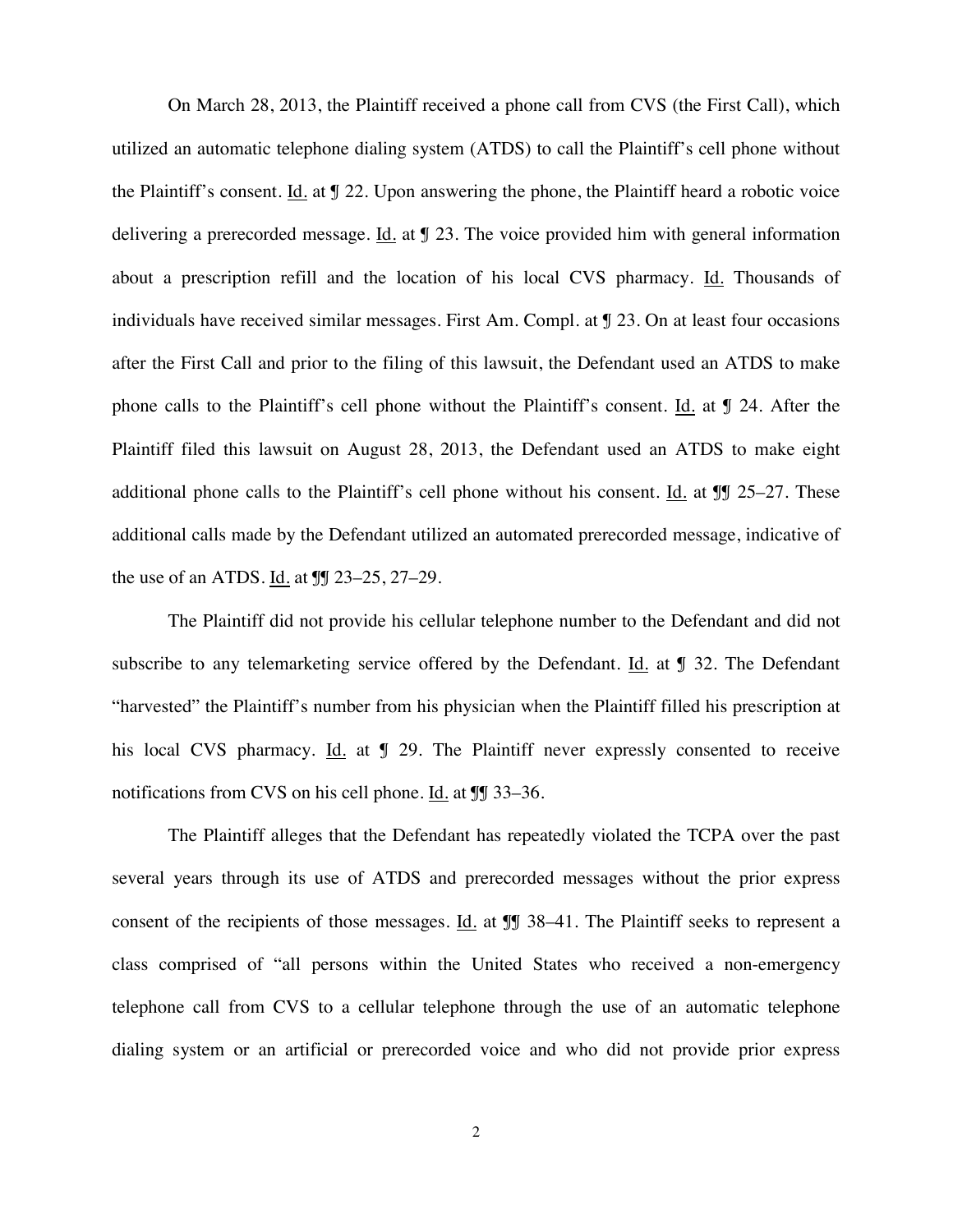consent for such calls" in the four years prior to the filing of the Plaintiff's Complaint in this case. Id. at ¶ 42. The Plaintiff also seeks to represent two additional subclasses. First, the Plaintiff proposes to represent a subclass of:

all persons within the United States who received a non-emergency telephone call on or after October 16, 2013 from CVS to a cellular telephone through the use of an automatic telephone dialing system or an artificial or prerecorded voice and who did not provide prior express written consent for such calls . . . .

First Am. Compl. at  $\P$  43. Second, the Plaintiff proposes to represent a subclass of:

all persons within the United States who received a non-emergency telephone call from CVS to a cellular telephone through the use of an automatic telephone dialing system or an artificial or prerecorded voice and who had expressly revoked any consent previously given to CVS for such calls, at any time within the four years prior to the filing of the instant Complaint.

Id. at 44.

The Plaintiff's Complaint includes three counts. Count I alleges that the Defendant negligently violated the TCPA through its use of an ATDS and/or prerecorded messages. Id. at ¶¶ 54–57. Count II alleges that the Defendant willfully or knowingly violated the TCPA through its use of an ATDS and/or prerecorded messages. Id. at ¶¶ 58–61. Count III requests injunctive relief to bar future TCPA violations on the part of the Defendant. Id. at  $\P$  62–64.

The Defendant filed its Motion to Strike Class Allegations (doc. 23) on February 3, 2014.

The Defendant's motion is fully briefed.

## **II. Motions to Strike Class Allegations**

"Most courts recognize that a motion to strike class action allegations may properly be filed before plaintiffs have filed a motion for class certification." 1 McLaughlin on Class Actions § 3:4 (10th ed. 2013) (collecting cases). Courts in the Sixth Circuit have permitted the use of motions to strike class allegations prior to discovery. See, e.g., Pilgrim v. Universal Health Card,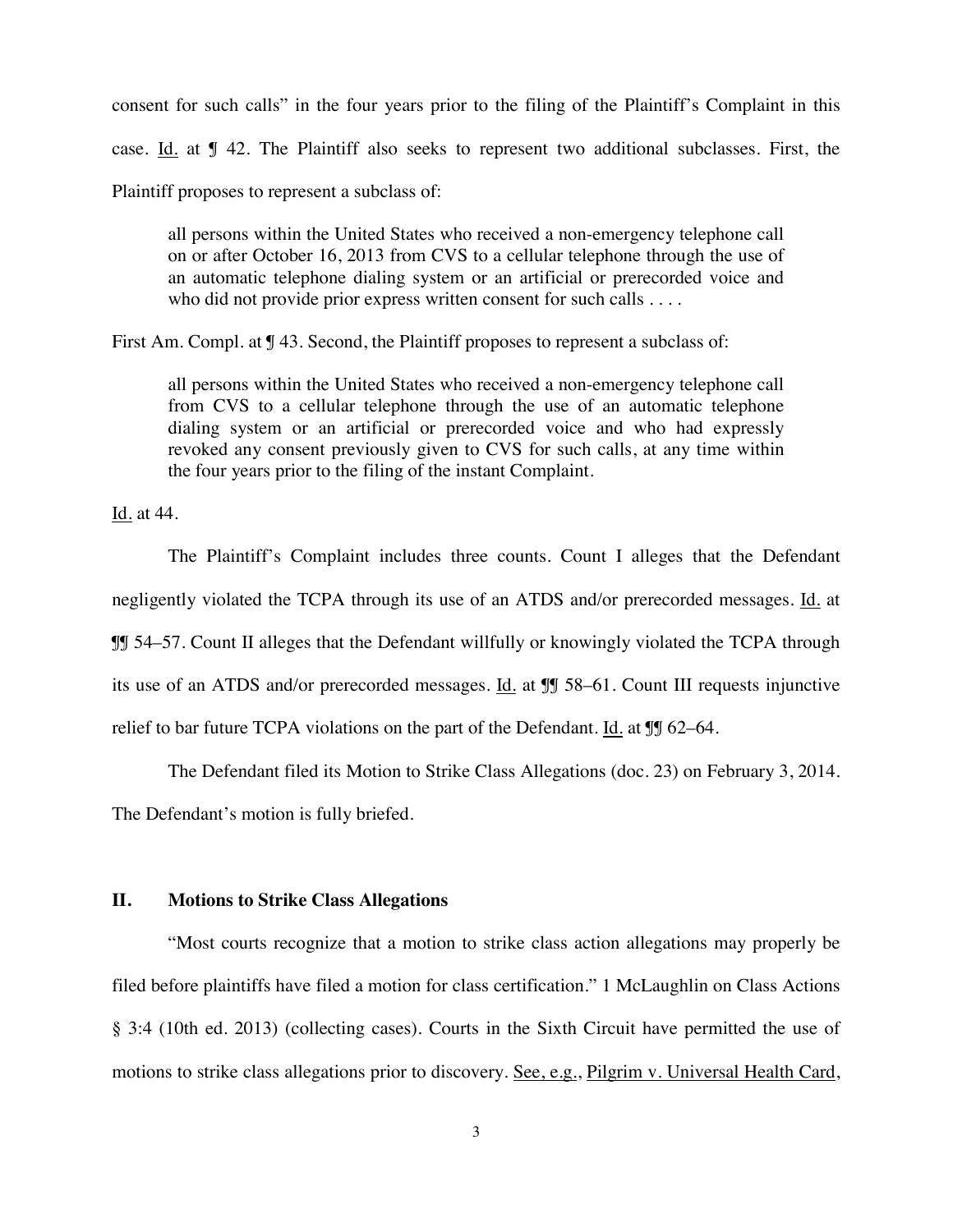LLC, 660 F.3d 943, 945 (6th Cir. 2011) (affirming the district court's judgment striking class allegations and dismissing a lawsuit prior to discovery, finding that the defect in the class action at issue involved "a largely legal determination" that "no proffered factual development offer[ed] any hope of altering"); Loreto v. Procter & Gamble Co., No. 1:09–cv–815, 2013 WL 6055401, at \*6 (S.D. Ohio Nov. 15, 2013); Rikos v. Procter & Gamble Co., No. 1:11–cv–226, 2012 WL 641946, at \*7 (S.D. Ohio Feb. 28, 2012); Bearden v. Honeywell Intern., Inc., No. 3:09–01035, 2010 WL 1223936, at \*9 (M.D. Tenn. Mar. 24, 2010).

"[C]ourts should exercise caution when striking class action allegations based solely on the pleadings," Manning v. Boston Med. Ctr. Corp., 725 F.3d 34, 56 (1st Cir. 2013), because "class determination generally involves considerations that are enmeshed in the factual and legal issues comprising the plaintiff's cause of action," Gen. Tel. Co. of Sw. v. Falcon, 457 U.S. 147, 160 (1982) (internal citations and quotations omitted). See also Mazzola v. Roomster Corp., 849 F. Supp. 2d 395, 410 (S.D.N.Y. 2012) ("[A] motion to strike class actions . . . is even more disfavored because it requires a reviewing court to preemptively terminate the class aspects of . . . litigation, solely on the basis of what is alleged in the complaint, and before plaintiffs are permitted to complete the discovery to which they would otherwise be entitled on questions relevant to class certification"). But "[a] court may strike class action allegations before a motion for class certification where the complaint itself demonstrates that the requirements for maintaining a class action cannot be met." Loreto, 2013 WL 6055401, at \*2 (citing Pilgrim, 660 F.3d at 949). See also General Tel. Co. of Sw., 457 U.S. at 160 ("Sometimes the issues are plain enough from the pleadings to determine whether the interests of the absent parties are fairly encompassed within the named plaintiff's claim, and sometimes it may be necessary for the court to probe behind the pleadings before coming to rest on the certification question").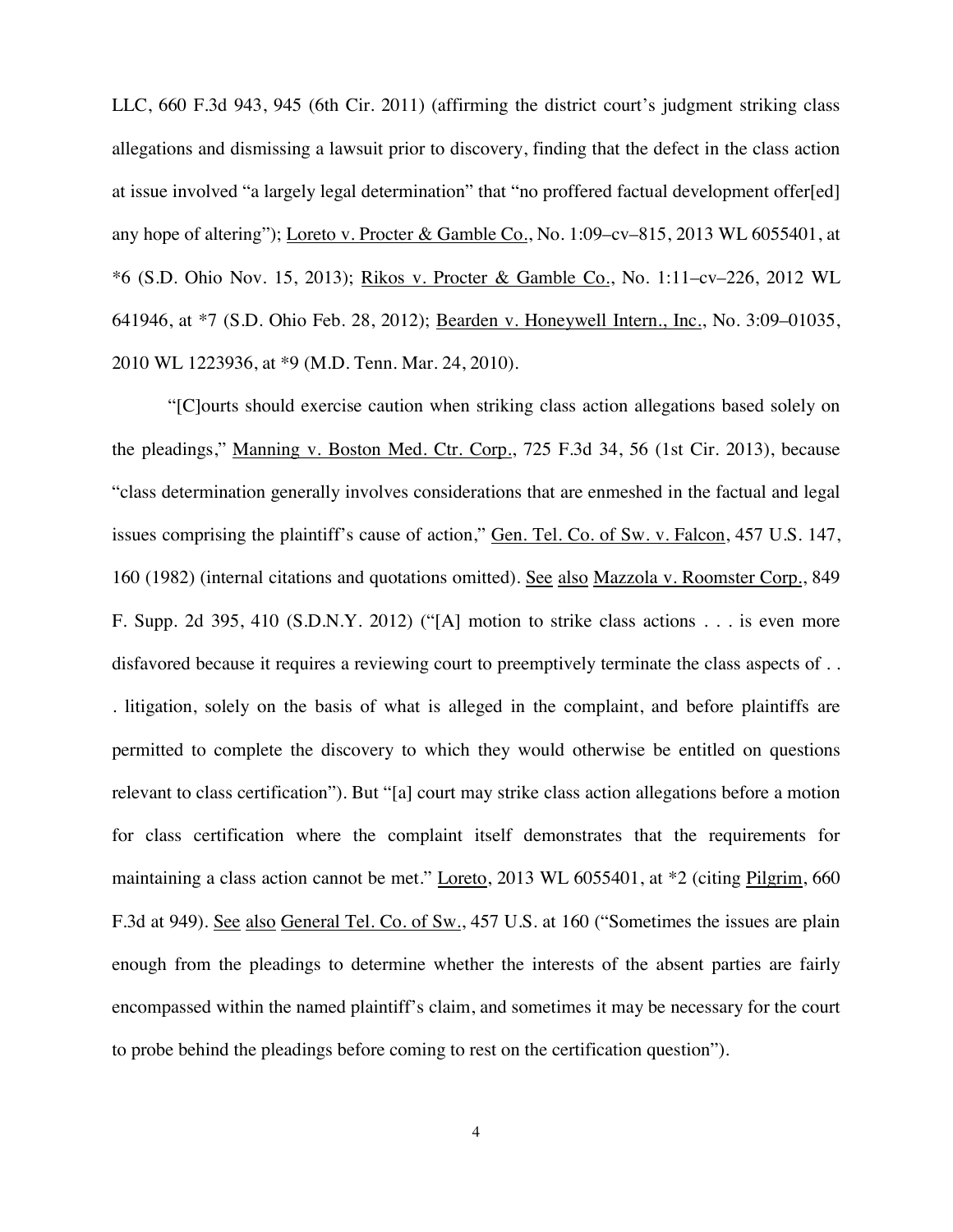#### **III. Discussion**

-

Pursuant to Federal Rule of Civil Procedure  $23(d)(1)(D)$ , the Defendant moves to strike or dismiss the Plaintiff's class allegations, arguing that the Plaintiff's proposed class and subclasses are impermissible "fail safe" classes. Def.'s Mot. to Strike at 2, doc. 23. According to the Defendant, the Plaintiff's proposed classes "are specifically defined such that whether a person qualifies as a member of the respective class depends upon whether the person ultimately has a valid claim under the TCPA as interpreted by Plaintiff." Def.'s Mot. to Strike Class Allegations at 6–7, doc. 23 (citing Young v. Nationwide Mut. Ins. Co., 693 F.3d 532, 538 (6th Cir. 2012)). Each proposed class includes only those individual who did not provide prior express consent to the Defendant's alleged use of an ATDS to contact those individuals by phone. As a result, the Defendant contends that the class allegations are improper as a matter of law because the issue of consent would require individualized fact-finding, which is impermissible under Rule 23.

At the outset of his Response, the Plaintiff emphasizes that motions to strike class action allegations are rarely granted, particularly prior to the Plaintiff being able to conduct discovery. Further, the Plaintiff observes, "nearly every court presented with a motion to strike TCPA class allegations prior to discovery has denied the motion, including where, as here, the class is not so narrow as to require the court to make individualized findings which would settle the dispute at

<sup>&</sup>lt;sup>1</sup> Courts cite Rule 12(f), Rule 23(c)(1)(A), Rule 23(d)(1)(D) as authority for striking class allegations prior to discovery. See Bearden v. Honeywell Intern., Inc., No. 3:09–01035, 2010 WL 1223936, at \*9 (M.D. Tenn. Mar. 24, 2010) (quoting Hovsepian v. Apple, Inc., No. 08–5788, 2009 WL 5069144, at \*2 (N.D. Cal. Dec. 17, 2009)) ("Under Rules  $23(c)(1)(A)$  and  $23(d)(1)(D)$ , as well as pursuant to Rule 12(f), this Court has authority to strike class allegations prior to discovery if the complaint demonstrates that a class action cannot be maintained"); 1 McLaughlin on Class Actions § 3:4 (10th ed. 2013) (citing Pilgrim v. Universal Health Card, LLC, 660 F.3d 943, 949 (6th Cir. 2011)) (same).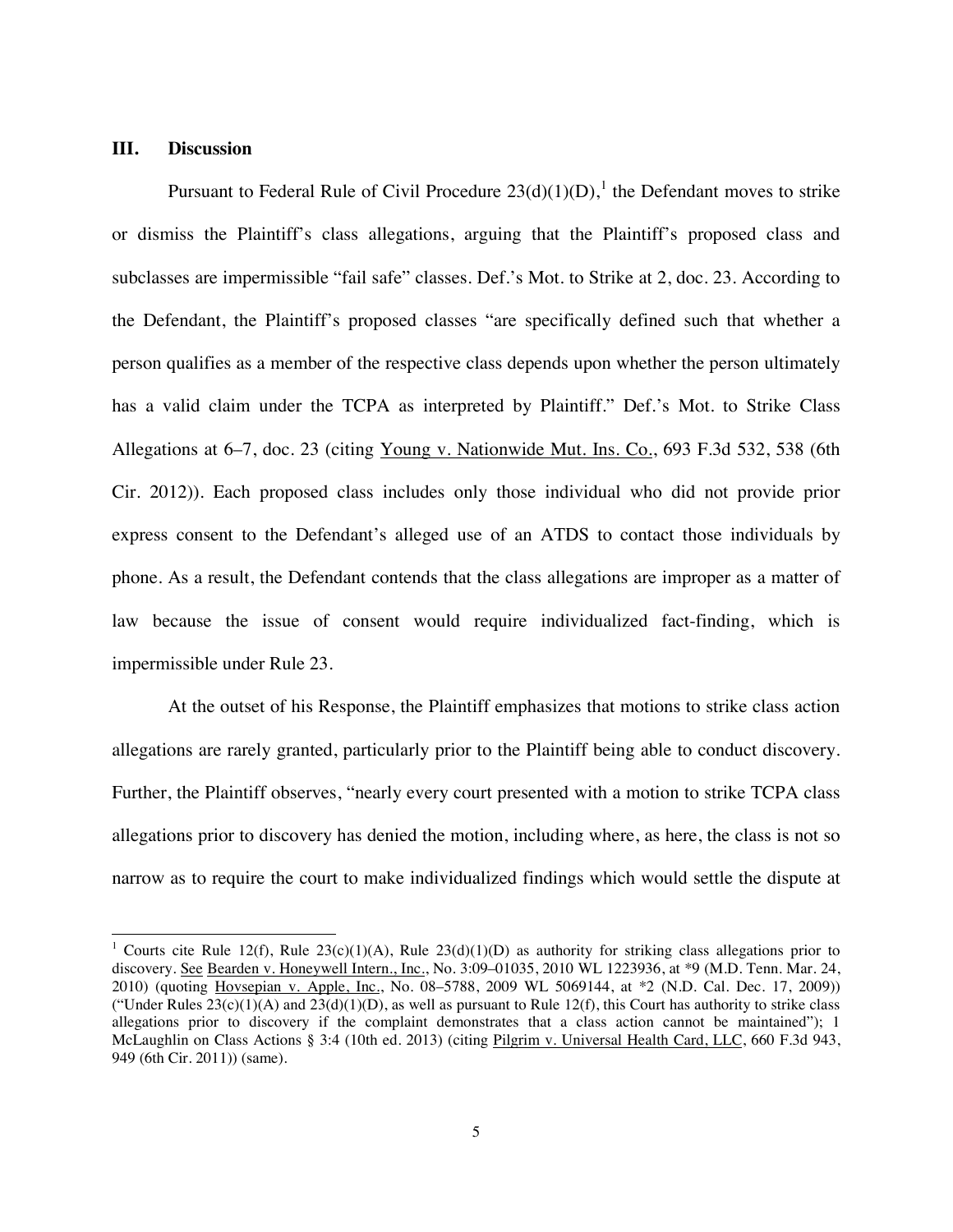hand." Pl.'s Resp. in Opp. at 3, doc. 24. The Plaintiff recognizes that fail-safe classes are impermissible, id. at 4, but maintains that the proposed class definitions do not require individualized determinations with respect to liability, id. at 5. Citing his Amended Complaint, the Plaintiff asserts that the Defendant maintains a list of individuals enrolled in its automatic prescription refill program and who subsequently receive phone calls made with an ATDS. Id. at 5. In the Plaintiff's view, this list would obviate the need for individualized determinations of consent. Id. Even if the Court finds that the Plaintiff's proposed classes are fail-safe, the Plaintiff argues that the appropriate remedy is for the Court to refine or correct the class definition, rather than strike those definitions. Id. at 6.

## A. *Telephone Consumer Protection Act (TCPA)*

"In 1991, Congress enacted the TCPA 'to protect the privacy interests of residential telephone subscribers by placing restrictions on unsolicited, automated telephone calls to the home and to facilitate interstate commerce by restricting certain uses of facsimile . . . machines and automatic dialers.'" Charvat v. NMP, LLC, 656 F.3d 440, 443 (6th Cir. 2011) (quoting S.Rep. No. 102–178, at 1, reprinted in 1991 U.S.C.C.A.N. 1968, 1968). Relevant here, the TCPA prohibits the:

mak[ing] [of] any call (other than a call made for emergency purposes or made with the prior express consent of the called party) using any automatic telephone dialing system or an artificial or prerecorded voice . . . to any telephone number assigned to a . . . cellular telephone service.

47 U.S.C. § 227(b)(1)(A)(iii). The TCPA requires the Federal Communications Commission (FCC) to "prescribe regulations to implement the requirements of" subsection (b). Id. § 227(b)(2). "Private parties are authorized to seek injunctive relief and statutory damages for

6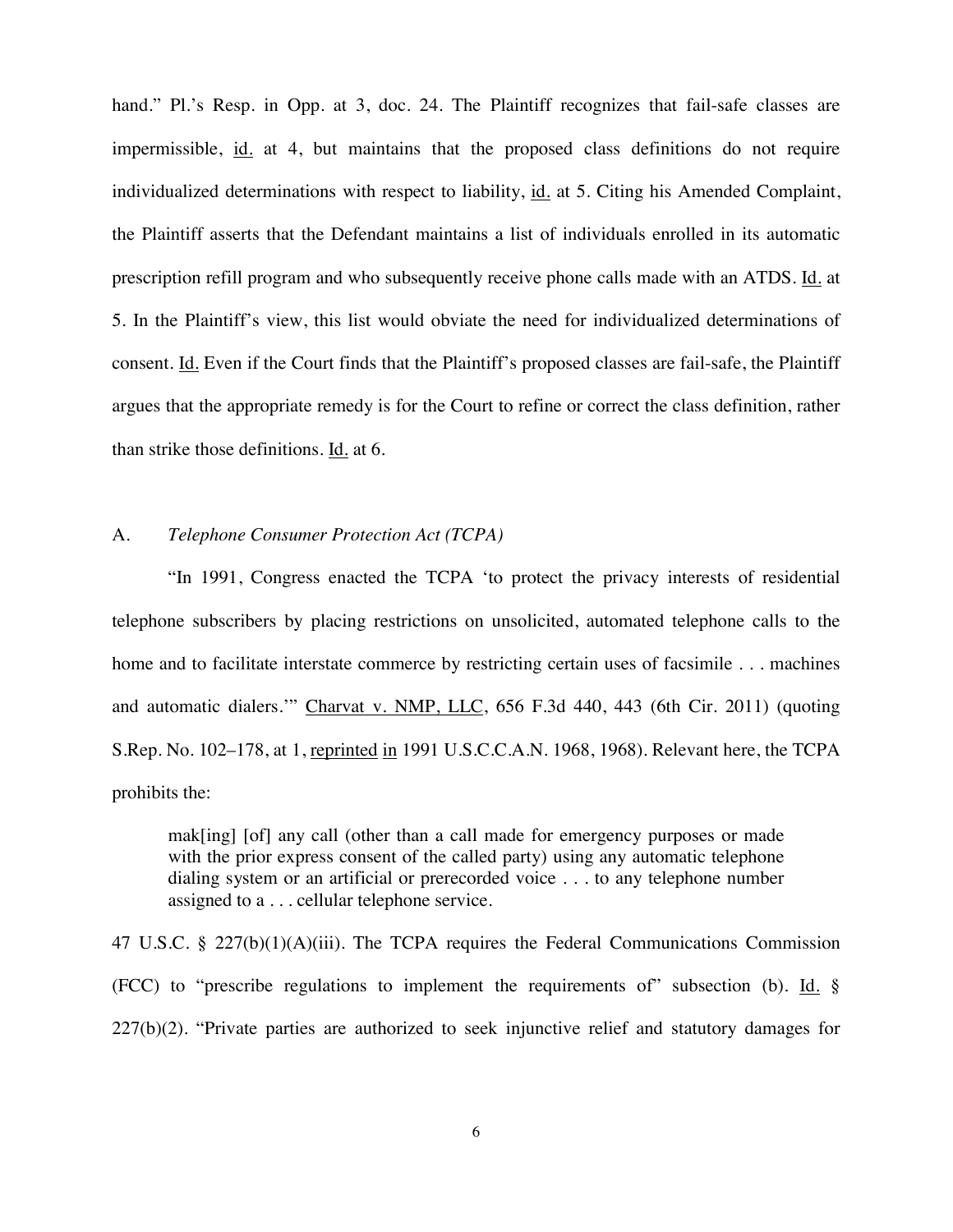violations of these prohibitions." Ashland Hosp. Corp. v. Serv. Emps. Intern. Union, Dist. 1199 WV/KY/OH, 708 F.3d at 741 (6th Cir. 2013) (citing 47 U.S.C. § 227(b)(3)).

#### B. *Fail-Safe Classes*

Here, the Defendant argues that the Plaintiff's proposed classes are impermissible failsafe classes.

## 1. The Sixth Circuit And Fail-Safe Classes

"[A] class definition is impermissible where it is a 'fail-safe' class, that is, a class that cannot be defined until the case is resolved on its merits." Young, 693 F.3d at 538 (citing Randleman v. Fidelity Nat'l Title Ins. Co., 646 F.3d 347, 352 (6th Cir. 2011)). A "fail-safe" class "includes *only* those who are *entitled* to relief." Young, 693 F.3d at 538. "Such a class is prohibited because it would allow putative class members to seek a remedy but not be bound by an adverse judgment—either those 'class members win or, by virtue of losing, they are not in the class' and are not bound." Id. (quoting Randleman, 646 F.3d at 352).

### a. Randleman v. Fidelity Nat'l Title Ins. Co.

In Randleman, the Sixth Circuit affirmed the district court's order decertifying the plaintiffs' class action on the grounds that the proposed class definition included only those who were "entitled to relief," and was therefore an impermissible fail-safe class. The plaintiffs purchased a home in 2001 along with title insurance and a homeowner's policy. Randleman, 646 F.3d at 349. Three years later, in 2004, the plaintiffs refinanced their home. Id. At that time, the new mortgagee required the plaintiff to obtain a new title insurance policy. Id. The plaintiffs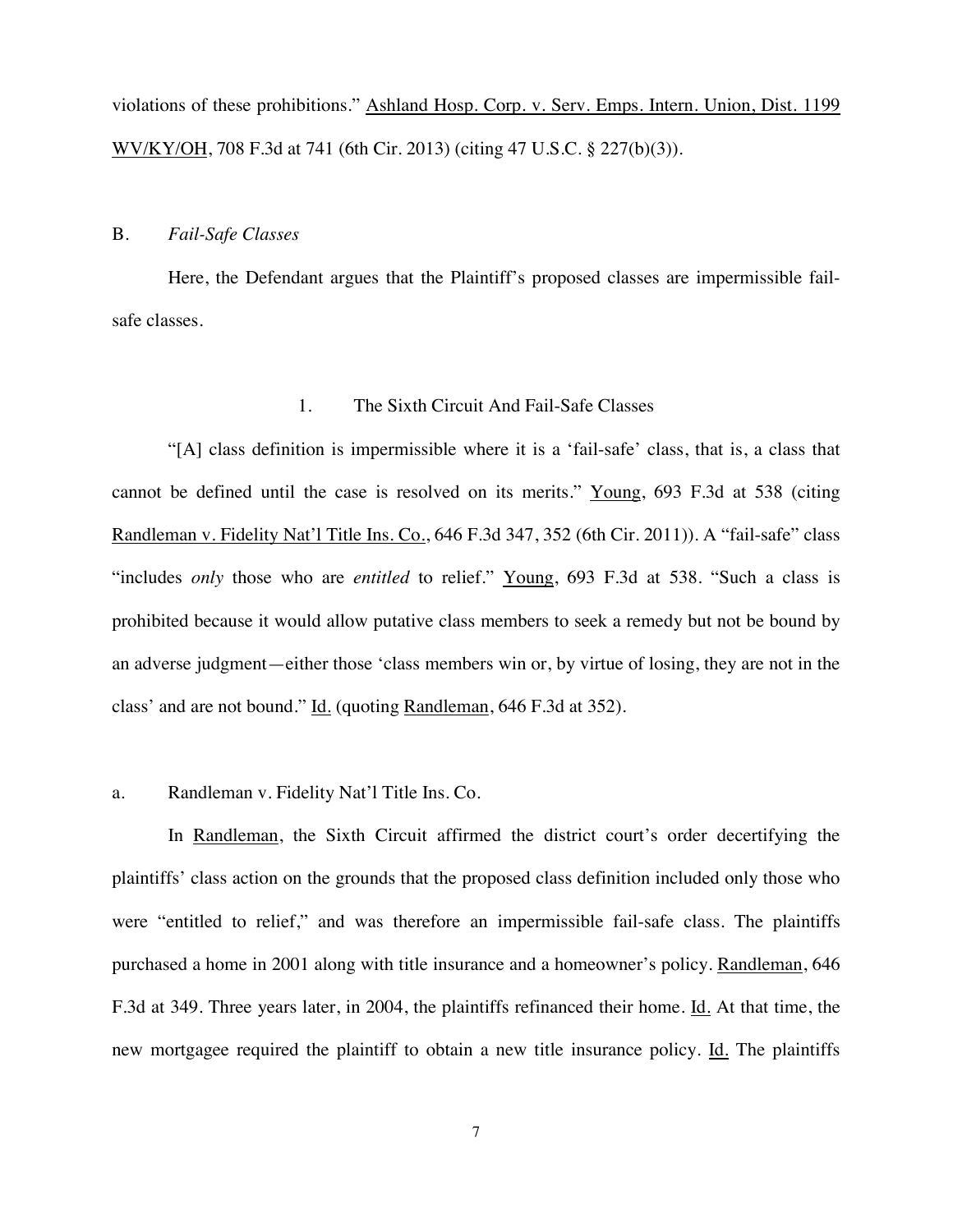purchased the new title policy from the defendant but the defendant failed to give the plaintiffs the discounted "refinance" rate to which they were entitled. Id.

The plaintiffs subsequently filed a class action suit against the defendant. The district court initially certified a class of all persons who paid for title insurance issued by the defendant in connection with the refinancing of a residential mortgage loan and who "were entitled to receive the 'reissue' or 'refinance' rate for title insurance." Id. at 350. After extensive discovery, the district court reversed course, concluding that liability could only be determined on an individual basis after reviewing each homeowner's file. Id. Based on this conclusion, the district court held that the plaintiffs' proposed class failed to meet the commonality or typicality requirements under Rule 23. Id. at 350–51. Further, the district found that common issues did not predominate because of the required individualized determination of each homeowner's liability. Randleman, 646 F.3d at 351.

 At the outset of its decision affirming the district court's decertification order, the court of appeals observed that the plaintiff's proposed class "was flawed in that it only included those who are 'entitled to relief.'" Id. at 352. As the court explained, "[t]his is an improper fail-safe class that shields the putative class members from receiving an adverse judgment" because "[e]ither the class members win, or by virtue of losing, they are not in the class, and, therefore, not bound by judgment." Id. (collecting cases). Significantly, before considering the predominance requirement, the court of appeals noted that the prohibition against fail-safe classes constituted an independent ground for denying class certification." Id.

b. Young v. Nationwide Mut. Ins. Co.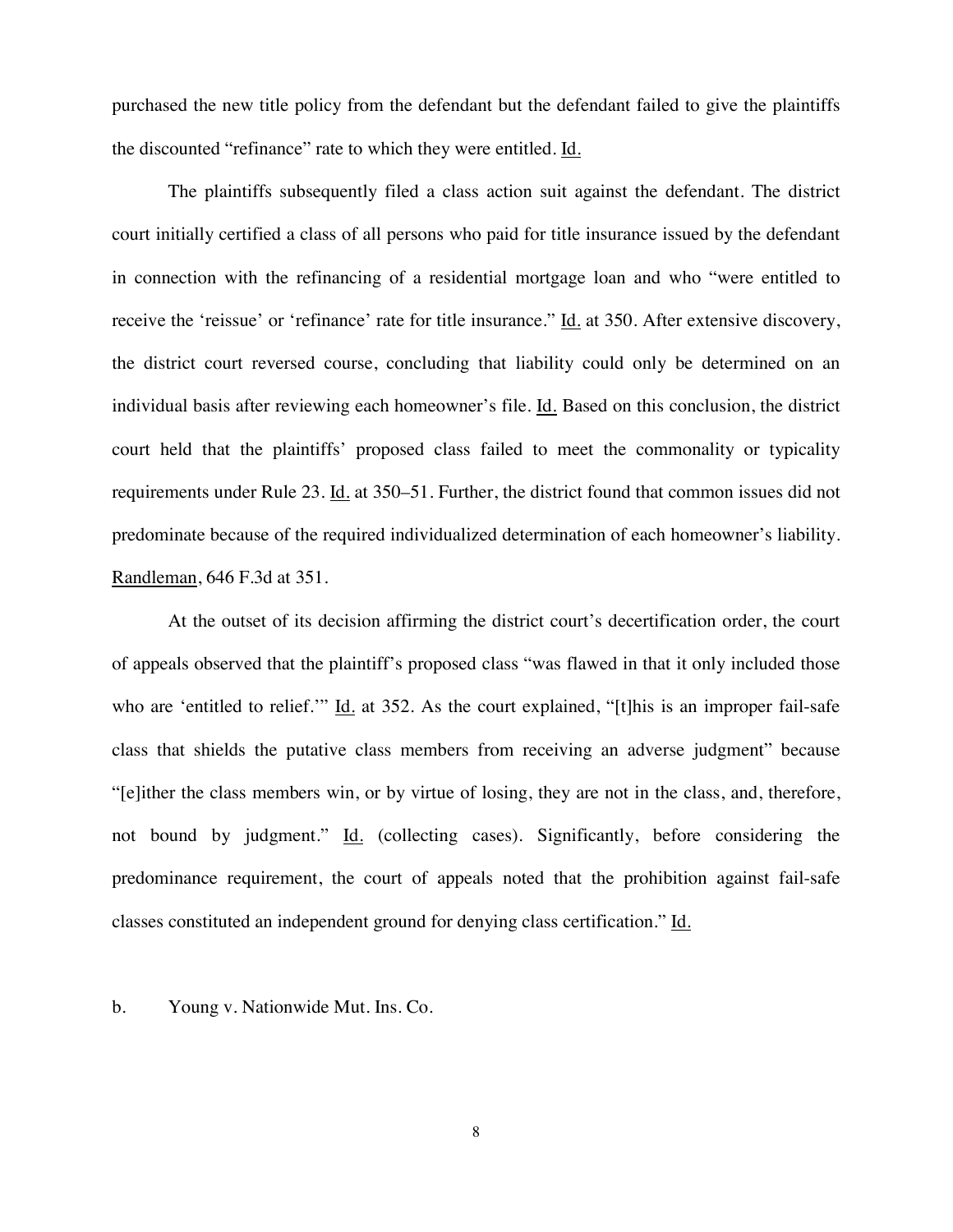In contrast, in Young, the court of appeals rejected the defendants' argument that the plaintiffs' proposed class was invalid as a fail-safe class. The plaintiffs purchased insurance products from the defendants. Young, 693 F.3d at 535. Under Kentucky state law, local governments could impose a tax on insurers for the premiums they collected from the sale of specific insurance products. Id. Further, local governments could charge a "collection fee" to compensate for their expenses in collecting those taxes. Id. All of the defendants passed the cost of those taxes and collection fees onto their policyholders. Id.

According to the plaintiffs, the defendants charged them for the taxes on their premiums "when either the tax was not owed or the tax amount owed was less than the insurer billed." Id. The plaintiffs filed a class action alleging numerous violations of state law by the defendants. Id. Among other arguments before the district court, the defendants asserted that the plaintiffs' proposed class definition "would require the court to engage in impermissible individual determinations on the merits of the claims of each putative class member." Young, 693 F.3d at 535–36. The district court rejected this argument and subsequently certified ten subclasses, finding that they satisfied the Rule  $23(a)$  and Rule  $23(b)$  requirements. Id. at 536. The court defined the subclasses as "[a]ll persons in the Commonwealth of Kentucky who purchased insurance from or underwritten by [Defendant insurer] during the Relevant Time Period . . . and who were charged local government taxes on their payment of premiums which were either not owed, or were at rates higher than permitted." Id.

On appeal, the defendants challenged the certification of the class, arguing that the class definition created improper fail-safe classes. The court reviewed Randelman's discussion of failsafe classes, and, with limited explanation, concluded that the class definition at issue did not create a fail-safe class. Id. at 538. The court of appeals emphasized that "Plaintiffs' classes will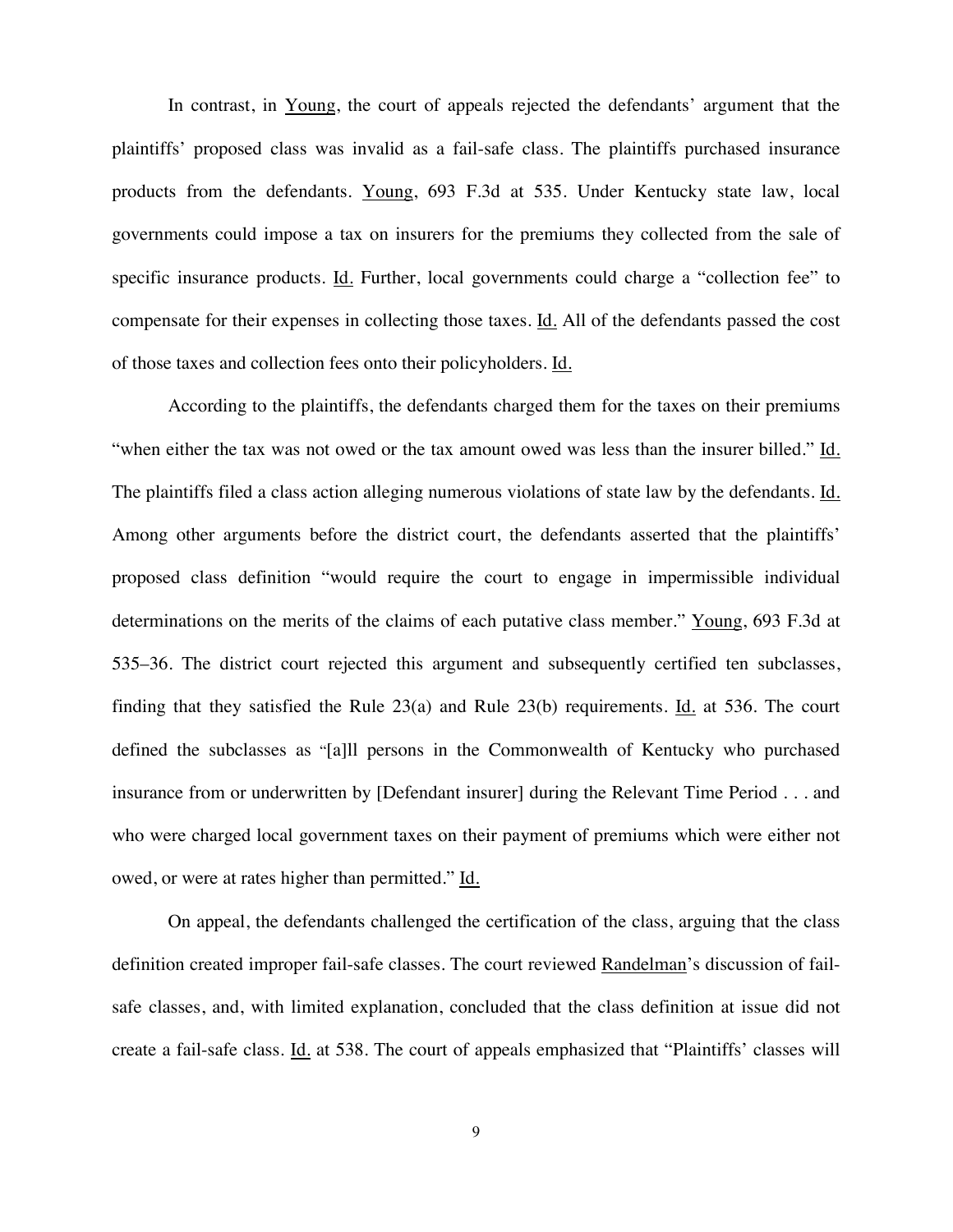include both those entitled to relief and those not," reasoning that "Defendants' other argument—that they are not ultimately liable for many of the class members, even if they were incorrectly charged—proves the point." Id. Therefore, the court found that the plaintiff's class definitions were not fail-safe. Id.

## 2. Fail-Safe Classes under the TCPA

Courts have had limited occasion to consider fail-safe classes in the context of the TCPA. Those courts that have considered the issue have reached contradictory conclusions.

#### a. Wolfkiel v. Intersections Insurance Services Inc.

 $\overline{a}$ 

In Wolfkiel v. Intersections Insurance Services Inc., the named plaintiffs filed a putative class action against a mortgage loan servicer (Ocwen) and company (Intersections Insurance Services) from which they received telemarketing calls, allegedly in violation of the TCPA. — F.R.D.  $-$ , 2014 WL 866979 (N.D. Ill. Mar. 5, 2014). After the named plaintiff's<sup>2</sup> mortgage was transferred to a mortgage servicing company, Ocwen, he began to receive unsolicited marketing phone calls to his cell phone. Id. at \*1. The plaintiff contacted the number from which he received calls, leading him to Ocwen. Id. The plaintiff inquired as to the reason for the phone calls, and the telemarketer explained that the purpose of the calls was to offer him Intersections' identify theft membership services. Id. The plaintiff informed the telemarketer that he was not interested in the service and that he did not wish to receive any more phone calls for those services. Id. Despite this request, plaintiff continued to receive similar telemarketing phone calls. Id. The named plaintiff subsequently filed suit against the defendants, asserting that he never

<sup>&</sup>lt;sup>2</sup> A second named plaintiff's claim was dismissed for failure to state a claim. <u>See Wolfkiel</u>, 2014 WL 866979, at \*2.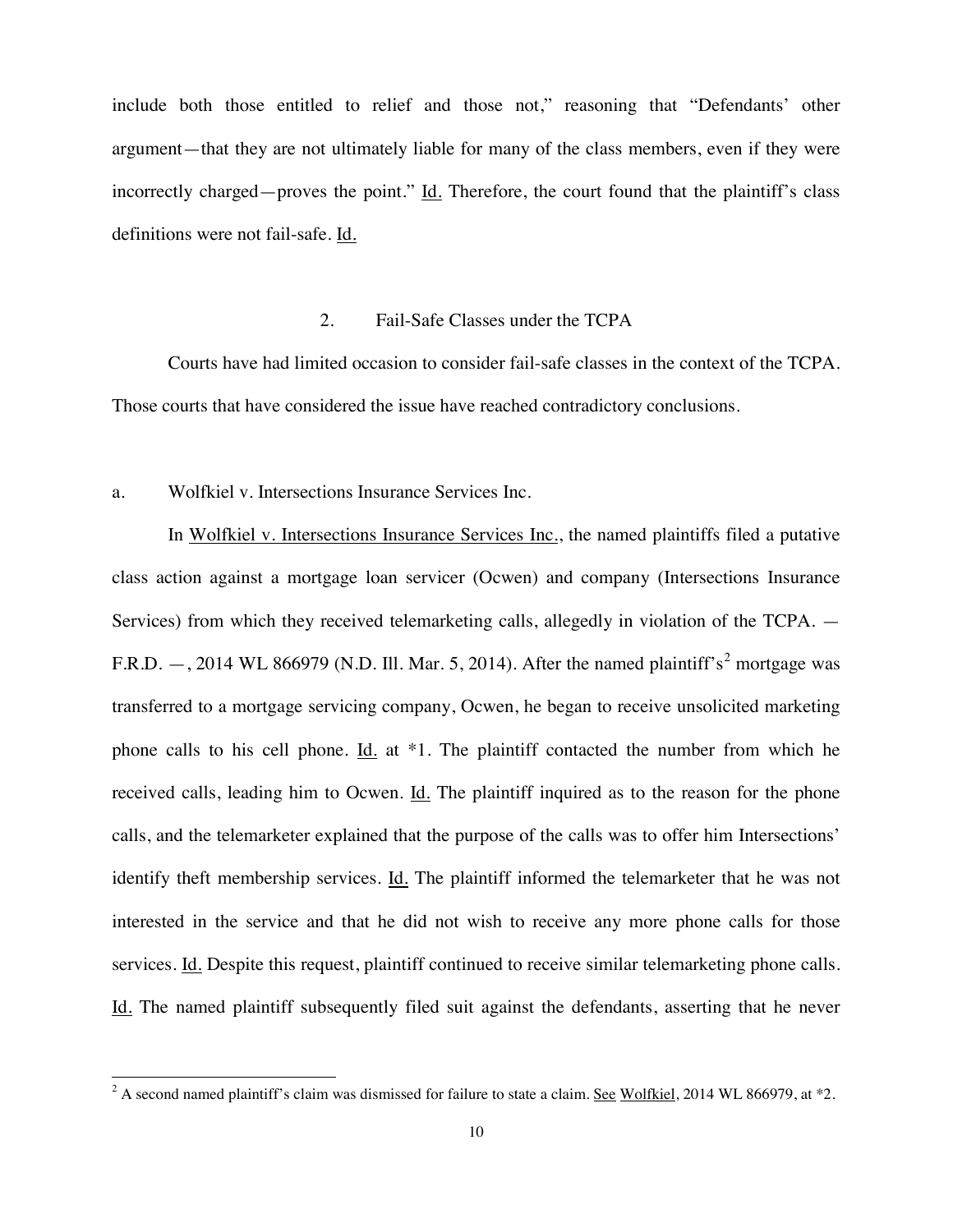consented to receiving telemarketing calls and that he should have not received any calls after he requested that they be stopped. Wolfkiel, 2014 WL 866979, at \*1

The plaintiff filed suit and sought to represent two putative classes, including a "No-Consent Class" defined as:

All individuals in the United States (1) whose mortgage is held or serviced by Defendant Ocwen; (2) who received a telephone call; (3) on a cellular telephone number; (4) promoting Defendant Intersections' products or services; (5) who never consented to receive telemarketing calls promoting Defendant Intersections' products or services.

Id., at \*3–4. The defendants alleged that No-Consent Class was fail-safe and, therefore, inherently flawed. Id. at \*5. Citing Seventh Circuit case law and the Sixth Circuit's decision in Young, the district court concluded that it was "not yet persuaded that the No–Consent Class qualifie[d] as a fail-safe class." Id. at \*6. According to the court, it was not clear "that this class" definition create[d] a situation where membership in the class [was] dependent upon the validity of a putative member's claim." Id. "More importantly," the court concluded, "it [was] not a basis on which to strike Plaintiff's class allegations prior to the certification stage." Id. (citing Messner v. Northshore Univ. HealthSystem, 669 F.3d 802, 814 (7th Cir. 2012) ("[the fail-safe problem] can and often should be solved by refining the class definition rather than by flatly denying class certification on that basis")).

b. Lindsay Transmission, LLC v. Office Depot, Inc.

In contrast, the district court in Lindsay Transmission, LLC v. Office Depot, Inc. concluded that a similar proposed class definition in a TCPA fax case would create a fail-safe class. No. 4:12–CV–221, 2013 WL 275568 (E.D.Mo. Jan. 24, 2013). The Lindsay plaintiff purportedly received three unsolicited advertisements by fax from the defendant. Thereafter, he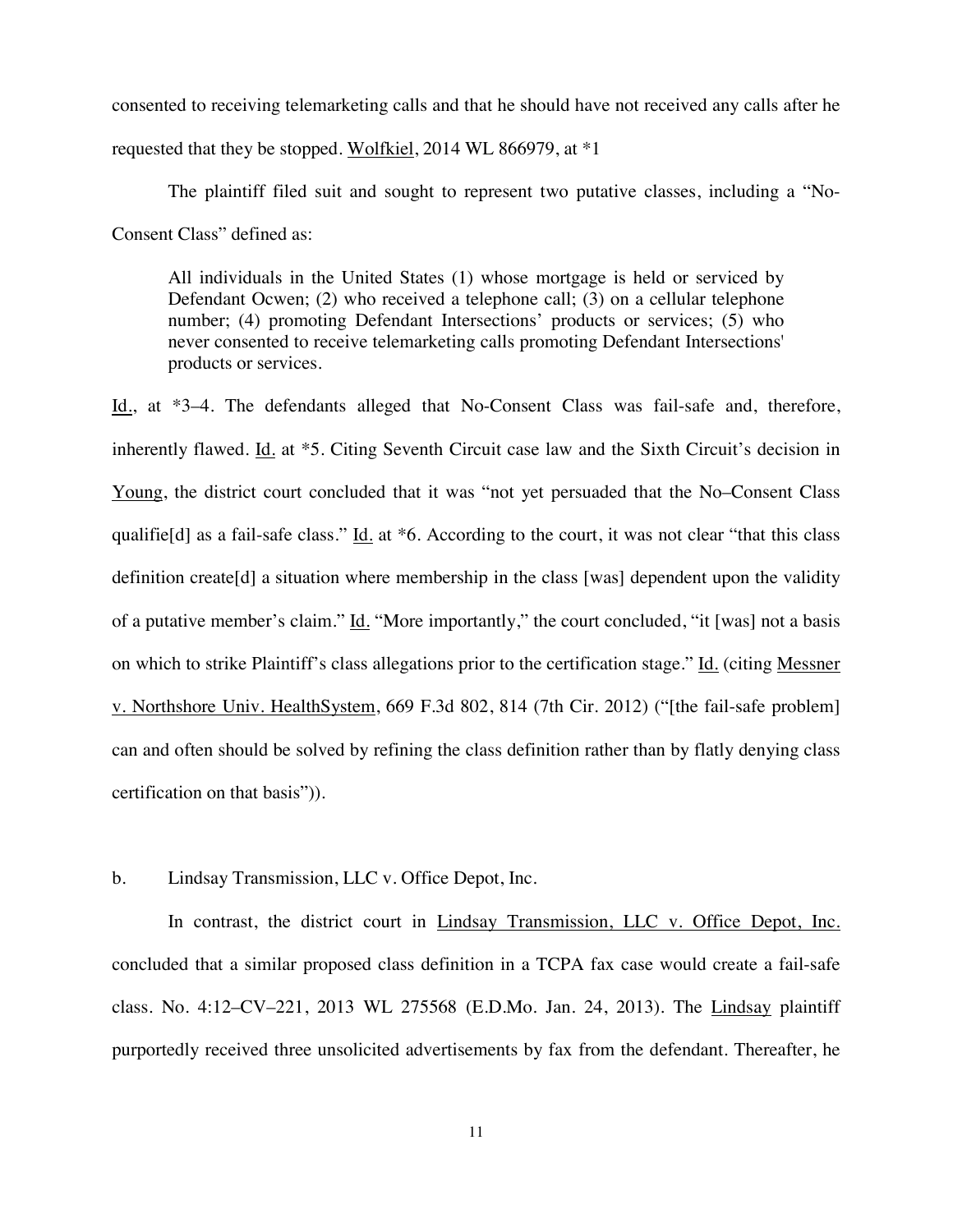filed a putative class action on behalf of himself and all similarly-situated individuals. Id. at \*1. Relying on the TCPA's prohibition against the use of "any telephone facsimile machine, computer, or other device to send an unsolicited advertisement to a telephone facsimile machine," 47 U.S.C.  $\S 227(b)(1)(C)$ , the plaintiff sought to certify a nationwide class defined as:

All persons who (1) on or after four years prior to the filing of this action, (2) were sent telephone facsimile messages of material advertising the commercial availability of any property, goods, or services by or on behalf of Defendant (3) with respect to whom Defendant cannot provide evidence of prior express permission or invitation for the sending of such faxes, (4) with whom Defendant does not have an established business relationship and (5) which did not display a proper opt out notice.

#### Lindsay Transmission, LLC, 2013 WL 275568, at \*3.

The defendant filed a motion to strike the plaintiff's class allegations, arguing, *inter alia*, that the plaintiff's proposed class definition created an impermissible fail-safe class. Id. at \*4. In response, the plaintiff asserted that the defendant's motion to strike was "premature." Id. The district court reviewed the Seventh Circuit's decision in Messner and the Sixth Circuit's decision in Randleman, concluding that "the proposed class includes only those persons to whom defendant sent faxes without prior consent and with whom defendant did not have an established business relationship." Id. Therefore, the court held that "the proposed class consist[ed] solely of persons who can establish that defendant violated the TCPA," and consequently, was a fail-safe class. Id.

#### c. Olney v. Job.com, Inc.

In Olney v. Job.com, Inc., one of the defendants allegedly used an ATDS to make phone calls to the plaintiff's cell phone without the plaintiff's prior express consent. No. 1:12–CV– 01724, 2013 WL 5476813, at \*1 (E.D. Cal. Sept. 30, 2013). The plaintiff brought a putative class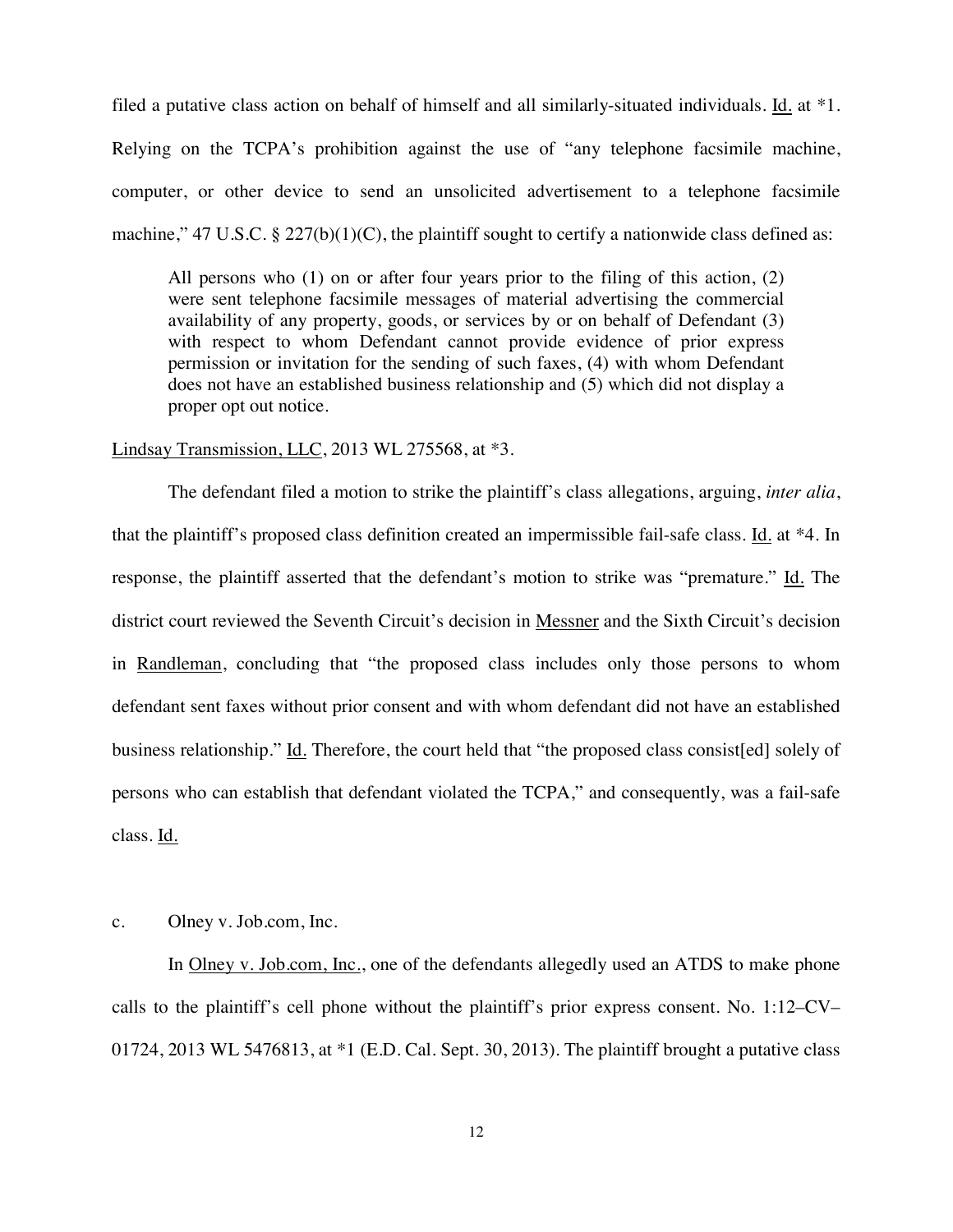action against the defendants on behalf of himself and all other similarly-situated individuals. Id. The defendants subsequently filed a motion to deny class certification and strike class allegations, asserting, *inter alia*, that the plaintiff's proposed class was an impermissible fail-safe class. Id.

Initially, the plaintiff proposed the following class:

All persons within the United States who received any telephone call from Defendant to said person's cellular telephone made through the use of any automated telephone dialing system or an artificial or prerecorded voice and such person had not previously consented to receiving such calls within the four years prior to the filing of this Complaint.

Id. at \*10. The district court agreed with the defendant that, as originally proposed, the plaintiff's class was a fail-safe class. Id. at \*11. Recognizing that "the TCPA prohibits calls to cellular telephones using ATDSs unless prior express consent has been given," the district court found that "defining the class to include anyone who received such a call without prior express consent means that only those potential members who would prevail on this liability issue would be members of the class." Id. The district court continued its analysis, noting that the class could be redefined to avoid the fail-safe problem. Olney, 2013 WL 5476813, at \*11. In his response to the defendants' motion, the plaintiff offered an amended proposed class definition:

All persons within the United States who received any telephone call/s from Defendant or its agent/s and/or employee/s to said person's cellular telephone made through the use of any automatic telephone dialing system within the four years prior to the filling of the Complaint.

Id. After reviewing this language, the court found that "[t]here is no longer any language in this class definition that could even arguably cause a 'failsafe' problem," and denied the defendants' motion to strike class allegations accordingly. Id.

## 3. The Plaintiff's Proposed Class Definitions Are Fail-Safe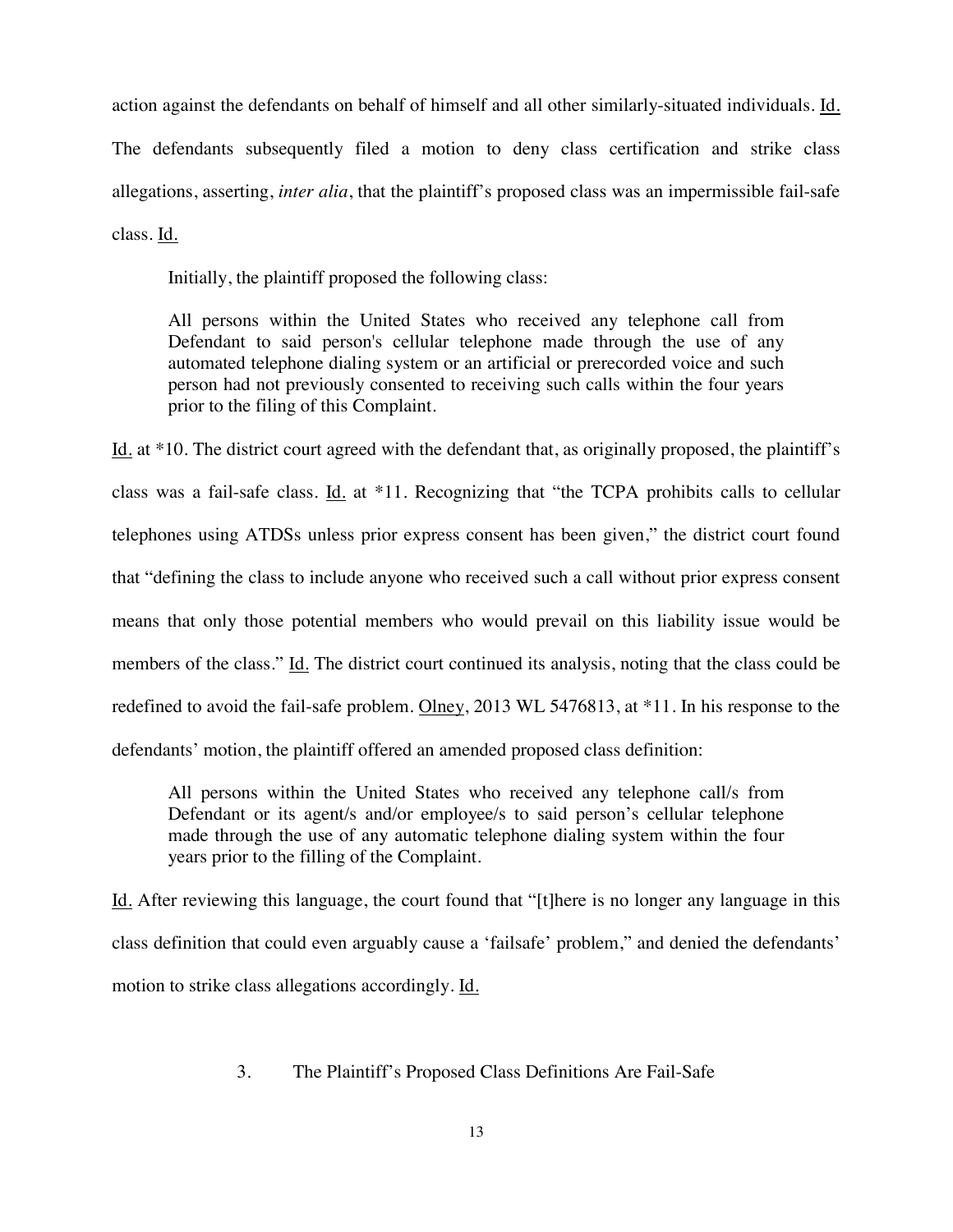Here, the Plaintiff seeks to represent a class:

of all persons within the United States who received a non-emergency telephone call from CVS to a cellular telephone through the use of an automatic telephone dialing system or an artificial or prerecorded voice and *who did not provide prior express consent for such calls*, at any time within the four years prior to the filing of the instant Complaint.

First Am. Compl. at ¶ 42 (emphasis added). The Plaintiff also seeks to represent two subclasses

of individuals that fall within the class definition. The Plaintiff's first subclass includes:

[a]ll persons within the United States who received a non-emergency telephone call on or after October 16, 2013 from CVS to a cellular telephone through the use of an automatic telephone dialing system or an artificial or prerecorded voice and *who did not provide prior express written consent* for such calls.

Id. at ¶ 43 (emphasis added). The Plaintiff's second subclass includes:

all persons within the United States who received a non-emergency telephone call from CVS to a cellular telephone through the use of an automatic telephone dialing system or an artificial or prerecorded voice and *who had expressly revoked any consent* previously given to CVS for such calls, at any time within the four years prior to the filing of the instant Complaint.

Id. at ¶ 44 (emphasis added).

Each of the Plaintiff's proposed classes is defined to include only those individuals who

did not expressly consent to the receipt of the defendant's phone calls made with the use of an

ATDS.

-

Because the TCPA prohibits calls to cellular telephones using ATDSs unless prior express consent has been given, defining the class to include anyone who received such a call without prior express consent means that only those potential members who would prevail on this liability issue would be members of the class.

Olney, 2013 WL 5476813, at \*11. In other words, "the proposed class[es] consist[] solely of persons who can establish that defendant violated the TCPA." Lindsay Transmission, LLC, 2013 WL 275568, at  $*4.^3$  If the Plaintiff successfully demonstrates that the Defendant made calls

 $3$  The Plaintiff attempts to distinguish Lindsay Transmission from the facts of the present case. See Pl.'s Resp. in Opp. at 4–5. The Plaintiff's argument concerning Lindsay Transmission is more relevant to the issue of whether the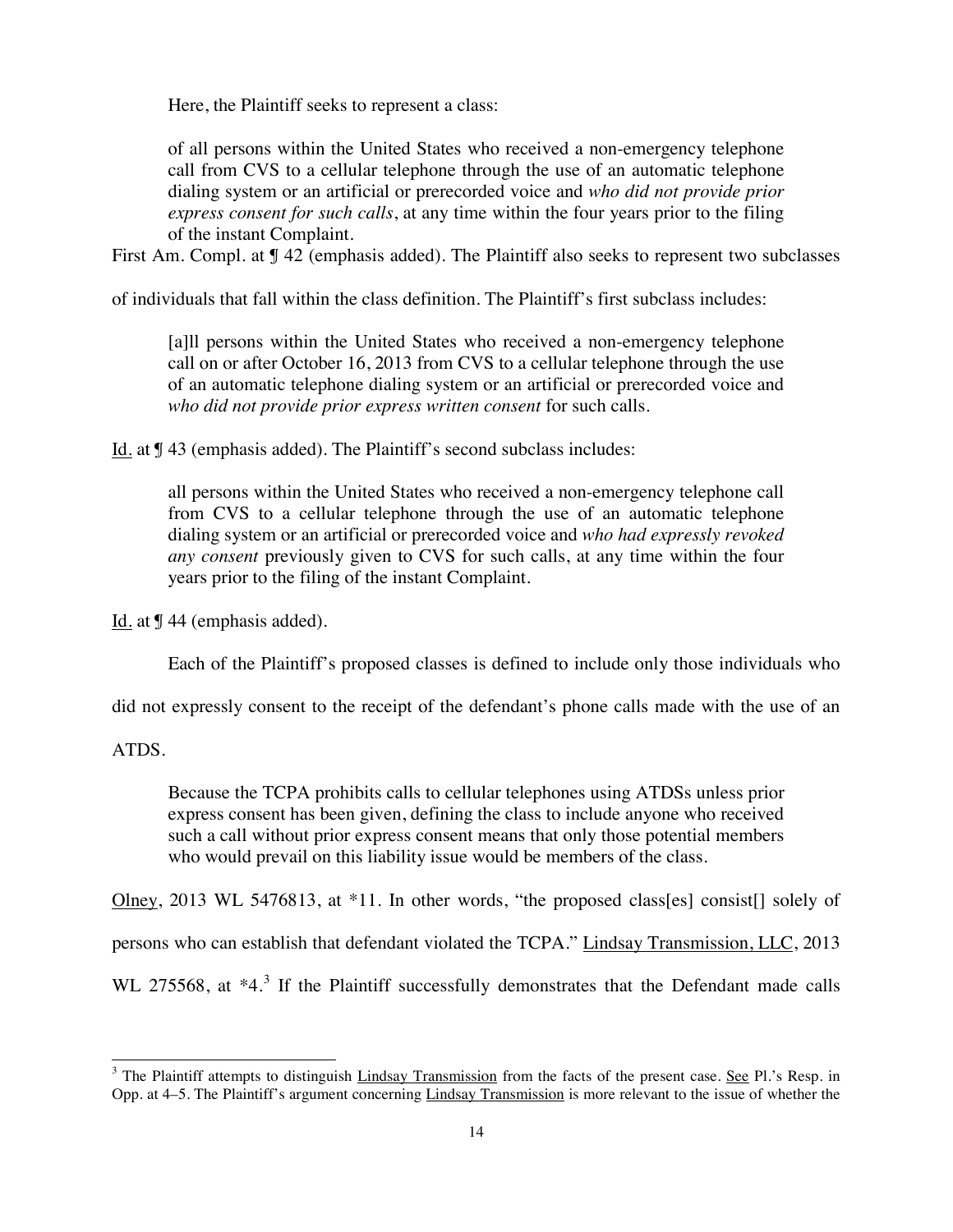using an ATDS or an artificial or prerecorded voice to the class members' cell phones without the class members' prior express consent, then the class members win. See 47 U.S.C. §  $227(b)(1)(A)(iii)$ . However, if the Plaintiffs are unsuccessful in meeting their burden of proof, the class does not exist and the class is not bound by the judgment in favor of the Defendant. This is the definition of a prohibited fail-safe class. See Randleman, 646 F.3d at 352 (defining a fail-safe class as a class where "[e]ither the class members win, or by virtue of losing, they are not in the class, and, therefore, not bound by judgment").

Assuming that the Court finds his proposed classes to be fail-safe, the Plaintiff argues that the Court should permit him to amend his class definitions rather than striking them entirely. The Court agrees. "[D]istrict courts have broad discretion to modify class definitions." Powers v. Hamilton Cnty. Pub. Defender Com'n, 501 F.3d 592, 619 (6th Cir. 2007) (citing Schorsch v. Hewlett–Packard Co., 417 F.3d 748, 750 (7th Cir. 2005); In re Monumental Life Ins. Co., 365 F.3d 408, 414 (5th Cir. 2004)). "Defining a class so as to avoid, on one hand, being overinclusive and, on the other hand, the fail-safe problem is more of an art than a science. Either problem can and often should be solved by refining the class definition rather than by flatly denying class certification." Messner, 669 F.3d at 825 (collecting cases). The Court will grant the Plaintiff 14 days to file an amended complaint accordingly.

## **IV. Conclusion**

 $\overline{a}$ 

The Court GRANTS the Defendant's Motion to Strike (doc. 23) and GRANTS the Plaintiff fourteen (14) days in which to file an Amended Complaint.

#### IT IS SO ORDERED.

proposed class definitions satisfy Rule 23's commonality and predominance requirements, an issue not presently before the Court.